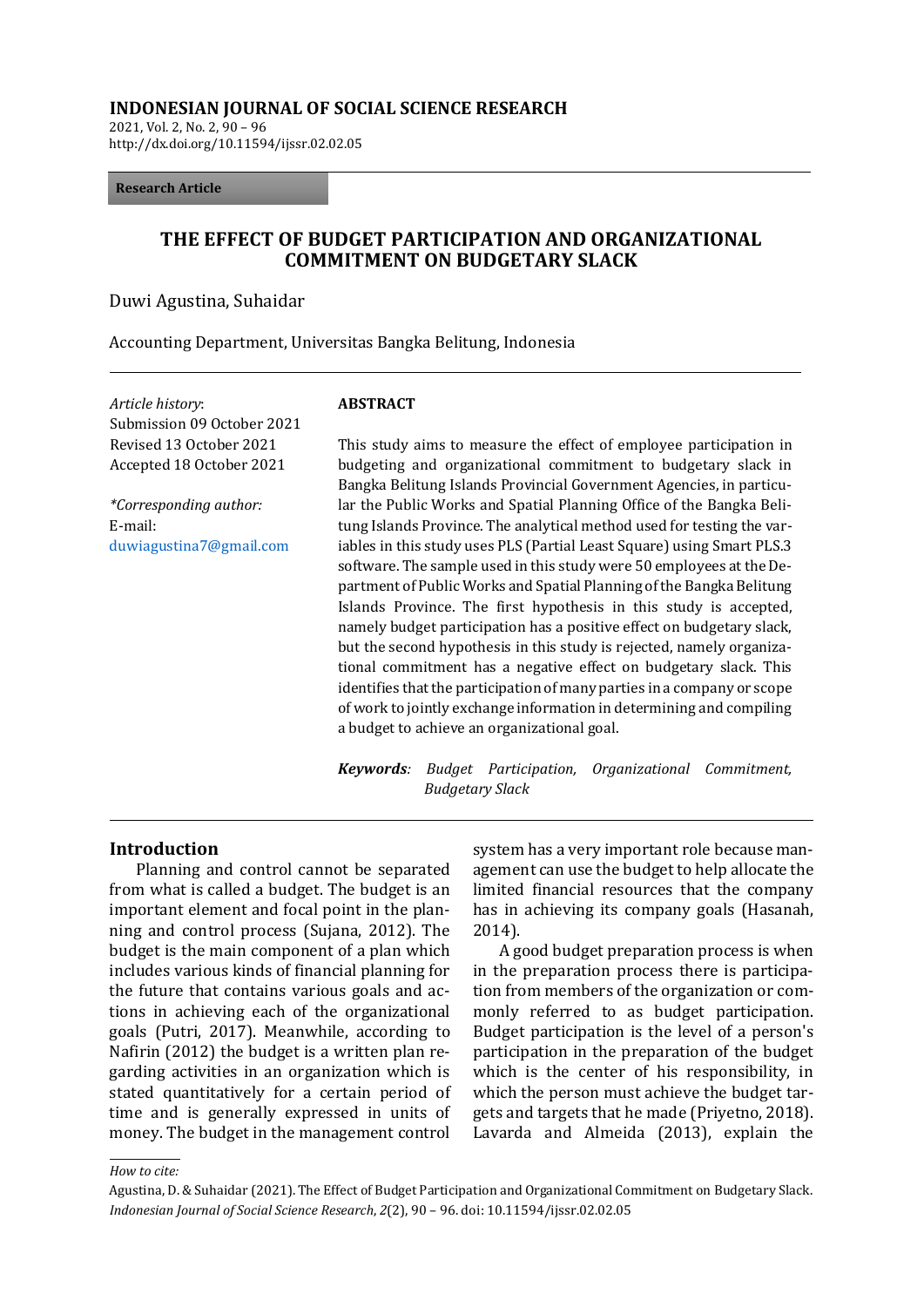purpose of budgetary participation, namely promoting open and communicative relationships with subordinates, having access to personal information about subordinates' strengths, conveying a sense of fairness and fairness when the budget is used to evaluate subordinates.

The higher the involvement of individuals in budgeting, the higher the sense of responsibility of each individual to carry out the decisions produced together (Pello, 2014). The existence of budgetary participation will certainly have a positive impact on budget preparation, but apart from that there are also negative impacts of budget participation. The negative impact of budget participation on budget preparation is that there is a tendency and opportunity to create slack on purpose in the budget that is prepared for personal interests.

Budgetary slack (budgetary slack) is a budgeting process where distortions are found intentionally by reducing budgeted revenues and increasing budgeted costs, in other words budgetary slack is the difference between the stated budget and the best budget estimate that one can honestly predict (Dwiprayuda , 2019). In addition to budget participation, another factor that can affect budget-ary slack is organizational commitment. Organizational commitment is an attitude of liking the organization and trying optimally for the benefit of the organization in order to achieve its goals (Suparyadi, 2015). One of the regional apparatus organizations that contribute to the local revenue of the Bangka Belitung Islands Province is the Department of Public Works and Spatial Planning. Dinas PUPR is a regional apparatus organization that has the main task of assisting the Governor in carrying out the authority of decentralization, deconcentration tasks and assistance tasks in the field of public works. The government prepares the State Revenue and Expenditure Budget (APBN) every year with reference to PP RI No. 90 of 2010 concerning the Preparation of Work Plans and Budgets of State Ministries/Agencies (RKA-K/L) in carrying out their duties.

The PUPR Service of the Bangka Belitung Islands Province consists of several fields, including the secretariat, spatial planning, program development and control, water resources, clan development, and construction services. Based on an initial survey conducted on November 4, 2019, the head of the planning division of the PUPR Office of the Bangka Belitung Islands Province said that in preparing the budget he always involved employees at the PUPR Office of the Bangka Belitung Islands Province. Each employee will submit a budget to the head of their respective fields and the proposed budget will be revised if an error occurs. In terms of decision making, coordination will be carried out before making a decision.

# **Materials and Methods** *Budget*

The budget is a statement regarding the estimated performance to be achieved during a certain period of time expressed in financial measures (Erina and Suartana, 2016). According to Nafarin (2012) the budget is a written plan regarding the activities of an organization which is stated quantitatively for a certain period of time and is generally expressed in units of money. The budget is the main component of a plan which includes various kinds of financial planning for the future that contains various goals and actions in achieving each of the organizational goals (Putri, 2017).

## *Budget Participation*

According to Nurrasyid (2015) budget participation is how far the involvement and influence of individuals in the budget preparation process with budget participation can lead to alignment of organizational goals. Meanwhile, according to Putra (2019), budget participation is the participation of many parties in a company or scope of work to jointly exchange information in determining and compiling a budget to achieve an organizational goal.

## *Organizational Commitment*

Madjojo (2017) states that organizational commitment is a condition where an employee takes sides with the goals of the organization and has a desire to maintain his membership in the organization. Meanwhile, according to Khasanah (2015) defines organizational commitment as an attitude that reflects the likes or dislikes of employees towards the organization.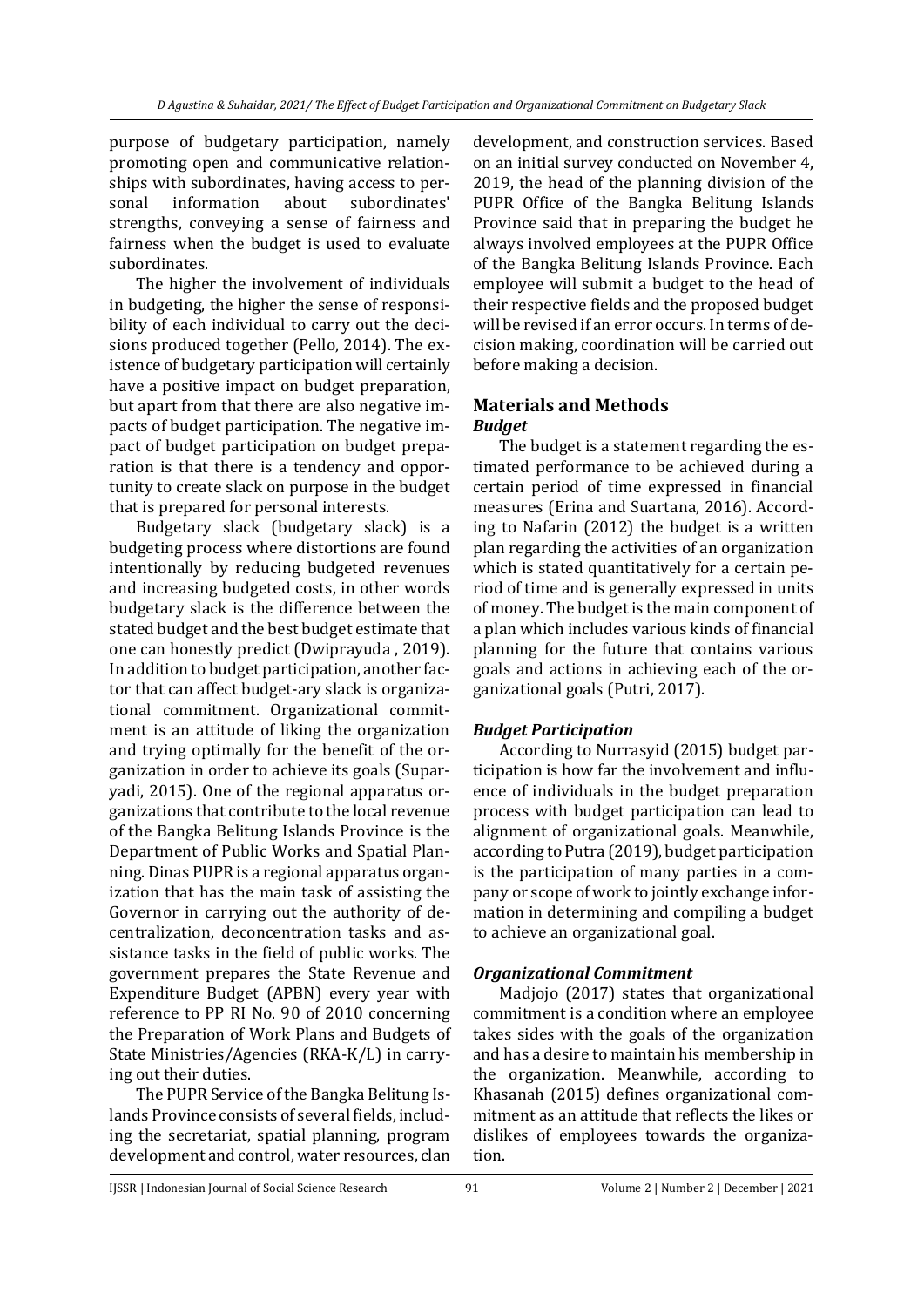### *Budgetary Slack*

According to Widyaningtyas and Sari (2017), budget slack is a budgeting activity where it is found that employees intentionally lower their performance capabilities, namely by minimizing revenue in budgeting and increasing costs in budgeting



*Figure 1. Framework for Thinking*

## *Hypothesis*

Ha1: Budget participation has a positive effect on budgetary slack

Ha2: Organizational commitment has a negative effect on the budgetary *slack*

## *Methods*

This research is a research that uses quantitative methods. Quantitative methods can be interpreted as research methods based on the philosophy of positivism, used to examine certain populations or samples. The focus of this research is to determine the effect of each variable studied and tested with statistical test tools from the results of distributing questionnaires distributed to respondents from research this. The population in this study were all government work units in the Department of Public Works and Spatial Planning of the Bangka Belitung Islands Province with a total of 100 people. The sample collection technique used was purposive sampling method, the sample used in this study was 50 employees at the Department of Public Works and Spatial Planning of the Bangka Belitung Islands Province with criteria that participated in the budgeting process, consisting of the secretariat field, the field of resources water, the field of clan development, the field of construction services as well as the field of spatial planning and land. The analytical method used for testing the variables in this study is PLS (Partial Least Square) using SmartPLS software. With the stages: measuring the Outer Model or Testing the Measurement Model, measuring the Structural Model (Inner Model), Testing the Hypothesis and Testing the Moderation Effect (Sugiono, 2018).

# **Results and Discussion**

The results of the discussion analysis carried out in this study explain the results of The Effect of Budget Participation and Organizational Commitment on Budgetary Slack contained in the research object.

## *Evaluation of the Measurement Model (Outer Model)*

In this step, it is carried out through three stages, namely convergent validity, discriminant validity, and composite reliability.

## *Convergent Validity Test*

Convergent validity test is a validity test to determine the extent to which the indicators are correlated with the construct. This stage can be assessed from the value of the loading factor on each indicator. The indicator can be said to be valid if the correlation value is above 0.7, while 0.6 is considered sufficient (Abdillah & Jogiyanto, 2015). The following is the value of the loading factor on the outer model.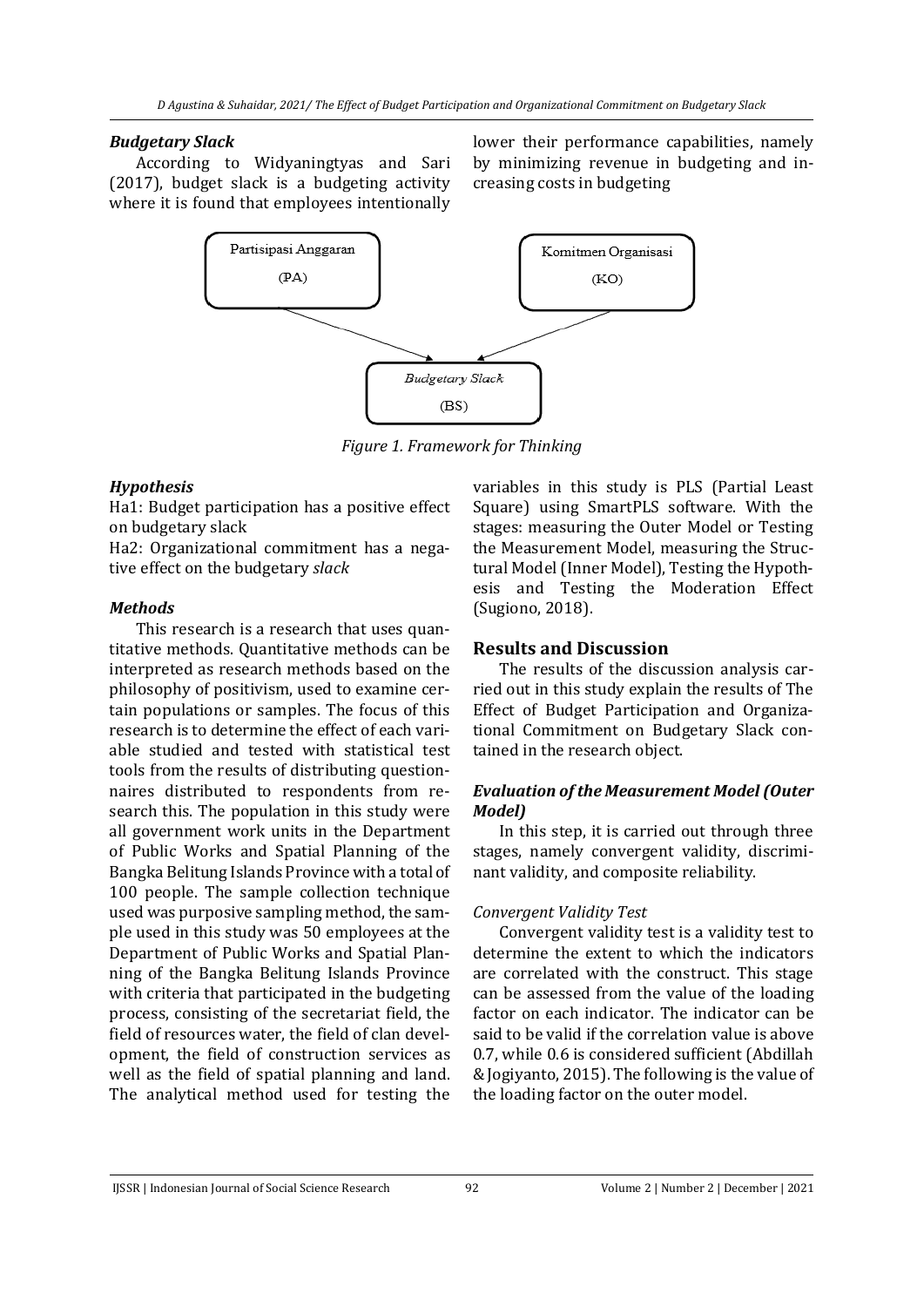| N <sub>o</sub> | <b>Variable</b>             | <b>Indicator</b> | <b>Loading Factor</b> | <b>Description</b> |
|----------------|-----------------------------|------------------|-----------------------|--------------------|
| 1              | <b>Budget Participation</b> | PA1              | 0.830                 | Valid              |
|                |                             | PA <sub>2</sub>  | 0.823                 | Valid              |
|                |                             | PA <sub>3</sub>  | 0.845                 | Valid              |
|                |                             | PA4              | 0.850                 | Valid              |
|                |                             | PA <sub>5</sub>  | 0.724                 | Valid              |
| $\overline{2}$ | Organizational Commitment   | K <sub>01</sub>  | 0.816                 | Valid              |
|                |                             | K <sub>02</sub>  | 0.926                 | Valid              |
|                |                             | K <sub>03</sub>  | 0.888                 | Valid              |
|                |                             | K <sub>04</sub>  | 0.843                 | Valid              |
|                |                             | K <sub>05</sub>  | 0.847                 | Valid              |
| 3              | <b>Budgetary Slack</b>      | BS1              | 0.796                 | Valid              |
|                |                             | BS <sub>2</sub>  | 0.713                 | Valid              |
|                |                             | BS <sub>3</sub>  | 0.752                 | Valid              |
|                |                             | BS4              | 0.761                 | Valid              |
|                |                             | BS <sub>5</sub>  | 0.854                 | Valid              |

| Table 1. Loading Factor Values on the Outer Model |  |  |
|---------------------------------------------------|--|--|
|---------------------------------------------------|--|--|

source: (processed data)

Convergent validity test can also be done by looking at the AVE (Average Variance Extracted) value. A construct can be declared good if the value of AVE > 0.5. evaluation and analysis of the outer model with the AVE value is presented in the following table:

#### *Table 2. AVE Value*

| AVE   | cut-off value | <b>Description</b> |
|-------|---------------|--------------------|
| 0.665 | 0.5           | Valid              |
| 0.748 | 0.5           | Valid              |
| 0.604 | 0.5           | Valid              |
|       |               |                    |

source: (processed data)

#### *Discriminant Validity Test*

Discriminant validity test is a test to determine the extent to which a construct is different from other constructs with empirical standards. The way to assess the discriminant validity test is by looking at the cross loading values of other variables in the same row. The criteria in this test are that each indicator that measures the construct must have a higher correlation with the construct compared to other constructs. Another way is to compare all correlations with the square root of the AVE. The following table presents the analysis of the cross loading value in the results of the discriminant validity test.

*Table 3. Cross Loading Values of Discriminant Validity Test Results*

| <b>Indicator</b> | BS    | K <sub>0</sub> | <b>PA</b> |
|------------------|-------|----------------|-----------|
| BS1              | 0.796 | 0.554          | 0.607     |
| BS <sub>2</sub>  | 0.713 | 0.624          | 0.578     |
| BS3              | 0.752 | 0.490          | 0.588     |
| BS4              | 0.761 | 0.586          | 0.618     |
| BS <sub>5</sub>  | 0.854 | 0.672          | 0.693     |
| K <sub>01</sub>  | 0.688 | 0.816          | 0.596     |
| K <sub>02</sub>  | 0.711 | 0.926          | 0.689     |
|                  |       |                |           |

IJSSR | Indonesian Journal of Social Science Research 93 Volume 2 | Number 2 | December | 2021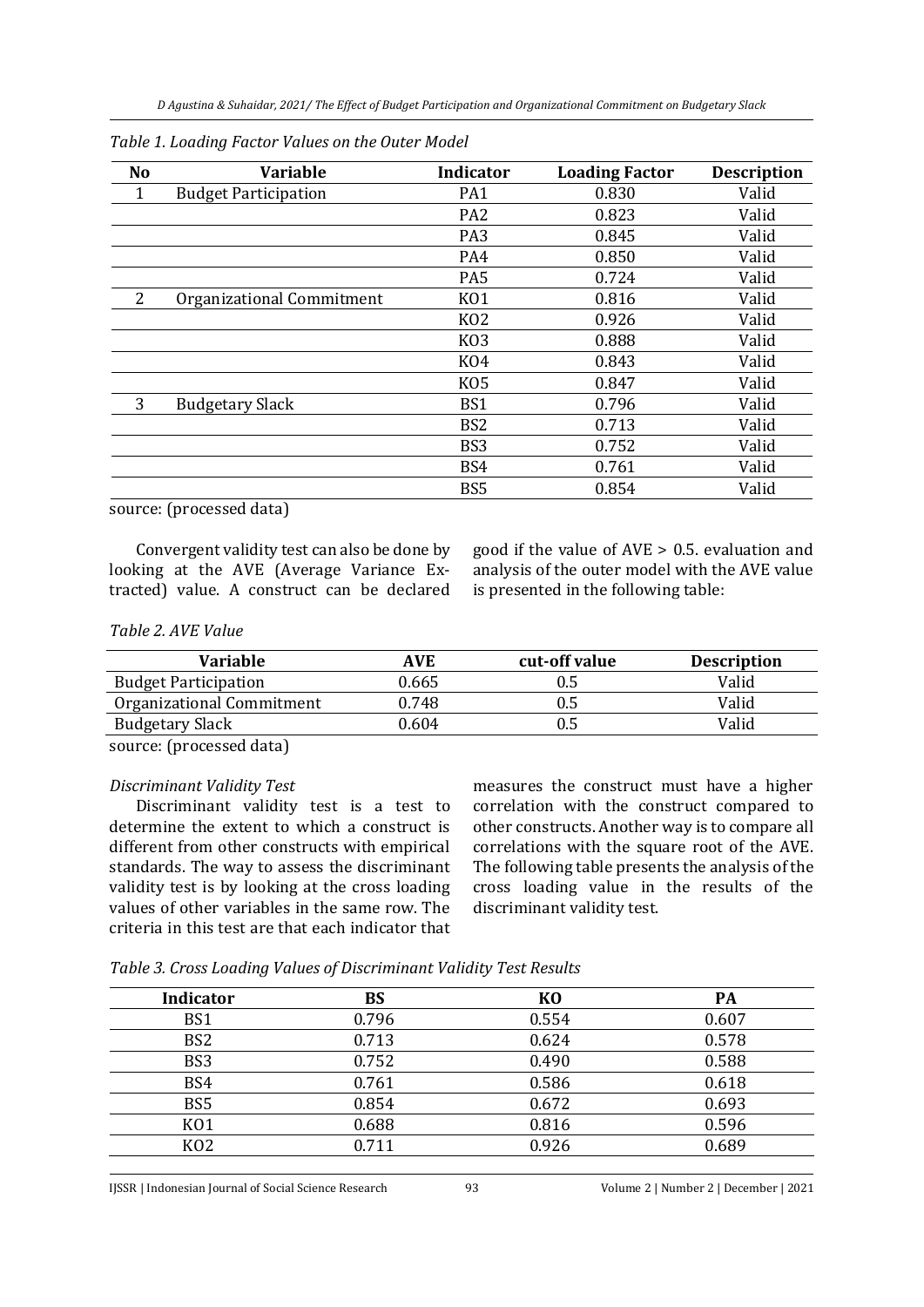*D Agustina & Suhaidar, 2021/ The Effect of Budget Participation and Organizational Commitment on Budgetary Slack*

| <b>Indicator</b> | <b>BS</b> | K <sub>0</sub> | PA    |
|------------------|-----------|----------------|-------|
| K <sub>O</sub> 3 | 0.596     | 0.888          | 0.552 |
| K <sub>04</sub>  | 0.525     | 0.843          | 0.594 |
| K <sub>05</sub>  | 0.713     | 0.847          | 0.738 |
| PA1              | 0.616     | 0.538          | 0.830 |
| PA <sub>2</sub>  | 0.665     | 0.566          | 0.823 |
| PA <sub>3</sub>  | 0.699     | 0.699          | 0.845 |
| PA4              | 0.654     | 0.609          | 0.850 |
| PA <sub>5</sub>  | 0.605     | 0.595          | 0.724 |

source: (processed data)

#### *Construct Reliability Test*

In this test, measurements can be seen through 2 outputs, namely Cronbach's alpha and composite reliability. A construct can be said to be reliable if the value of alpha or composite reliability is above the value of 0.7.

*Table 4. Composite Reliability Value*

| Variable                    | <b>Composite Reliability</b> | <b>Cut-off Value</b> | <b>Description</b> |
|-----------------------------|------------------------------|----------------------|--------------------|
| <b>Budgetary Slack</b>      | 0.884                        |                      | Reliabel           |
| Organizational Commitment   | 0.937                        |                      | Reliabel           |
| <b>Budget Participation</b> | 0.908                        |                      | Reliabel           |
|                             |                              |                      |                    |

source: (processed data)

### *Structural Model Evaluation (Inner Model)*

The structural model describes the causal relationship between latent variables that is built based on the substance of the theory (Abdillah & Jogiyanto, 2015). This evaluation is carried out to ensure that the structural model built is accurate and reliable. This test is carried out in three stages, namely the coefficient of determination (R2 value), effect size (f2) and predictive relevance (Q2 value).

### *Coefficient of Determination (R2 value)*

This test is used to see a measure of the accuracy of the model or a measure of the predictive accuracy of the model. The classification of R2 values is 0.75 which is categorized as strong, 0.50 is categorized as moderate, and 0.25 is categorized as weak (Abdillah & Jogiyanto, 2015).

*Table 5. Nilai R<sup>2</sup>*

| Variable                 | $\mathbf{R}^2$ | $R2$ Adjusted | Category |
|--------------------------|----------------|---------------|----------|
| <b>Budgetary Slack</b>   | J.697          | 0.689         | Moderate |
| source: (processed data) |                |               |          |

Based on the table above, it can be concluded that the value of the endogenous budgetary slack variable that is able to explain the variables of budget participation and organizational commitment is 69% which is included in the moderate category. This condition also shows that 31% of other variables outside of this study are still able to

explain their relationship to endogenous variables.

## *Effect Size (f2)*

The effect size values are categorized as having large, medium and small contributions with values of 0.35, 0.15, and 0.02, respectively (Abdillah & Jogiyanti, 2015).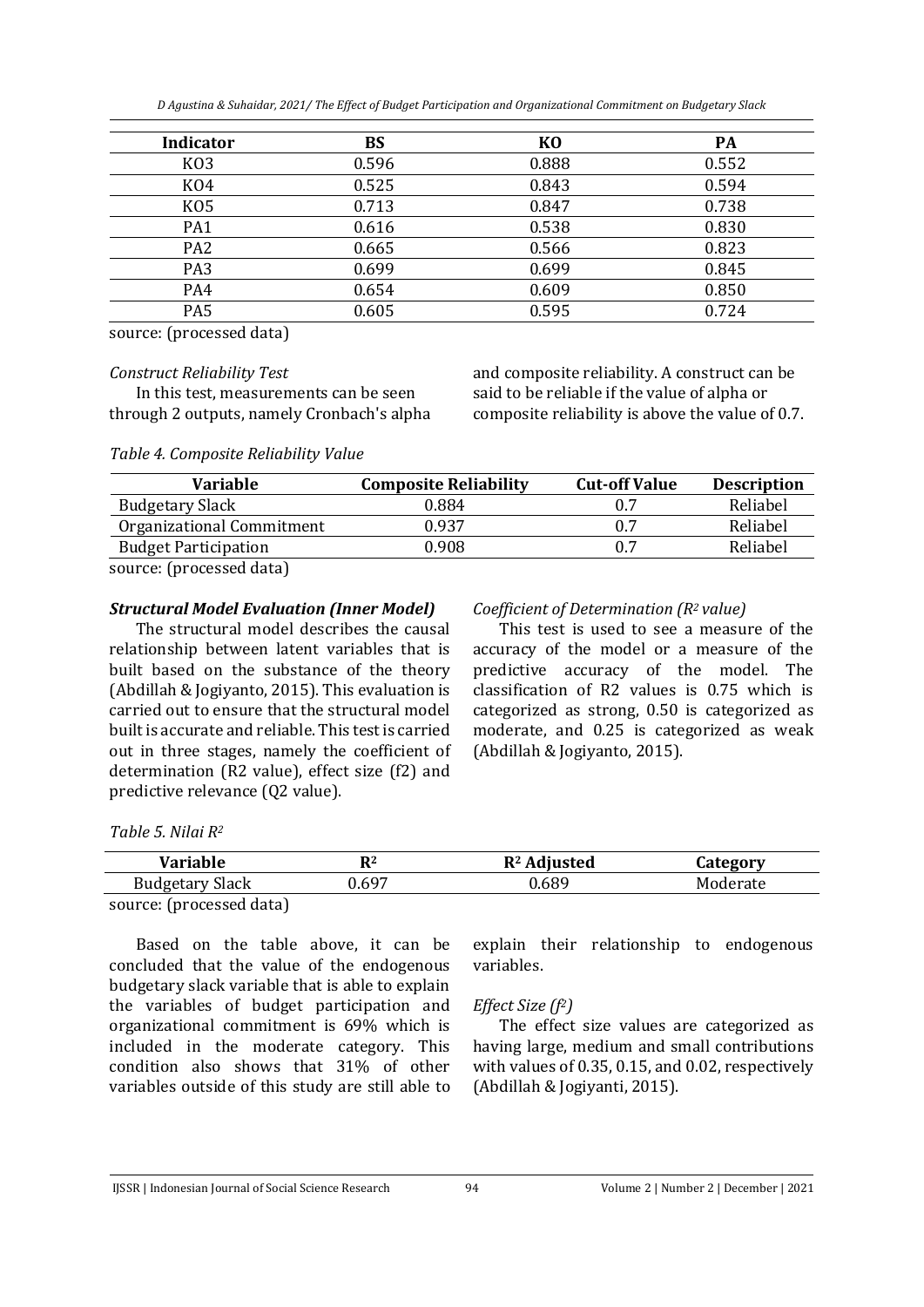| Table 6. Effect Sized Value |  |
|-----------------------------|--|
|                             |  |

| Large  |
|--------|
| Medium |
|        |

source: (processed data)

### *Predictive Relevance*

The criteria in this test are if  $Q2$  value > 0, then the model has met the criteria of predictive relevance and vice versa. The value of this test can be seen from the blindfolding test.

*Table 7. Cross-validated Communality Analisis Blindfolding Value*

| <b>Variable</b>             | SSO     | SSE     | በ2    |
|-----------------------------|---------|---------|-------|
| <b>Budgetary Slack</b>      | 415.000 | 259.472 | 0.375 |
| Organizational Commitment   | 415.000 | 415.000 |       |
| <b>Budget Participation</b> | 415.000 | 415.000 |       |

source: (processed data)

It can be concluded from the table above that the Q2 value  $> 0$  so that it has met the criteria in the test.

# *Hypothesis Testing*

Hypothesis testing is carried out to determine whether the proposed hypothesis

can be rejected or accepted by looking at the path coefficient value from the bootstrapping process. The hypothesis is accepted if the value of tstatistics> tvalue or p value <alpha 5% is 0.05. based on the one-tailed hypothesis test criteria with an alpha of 5% is 1.64, it can be presented in the following table:

*Table 8. Path Coefficient Analisis Bootstrapping Value*

|                             | <b>Original</b><br><b>Sample</b> | Sample<br>Sample | t <sub>statistik</sub> | $pvalue$ | <b>Standard</b><br><b>Deviation</b> | <b>Decision</b> |
|-----------------------------|----------------------------------|------------------|------------------------|----------|-------------------------------------|-----------------|
| Organizational Commitment   | 0.373                            | 0.361            | 3.551                  | 0.000    | 0.105                               | Diterima        |
| <b>Budget Participation</b> | 0.521                            | 0.528            | 5.268                  | 0.000    | 0.099                               | Diterima        |
| sanna - Churchead Jake)     |                                  |                  |                        |          |                                     |                 |

source: (processed data)

# *Discussion*

- a. Budget participation has a positive effect on budgetary slack.
- b. From the results of data analysis, it was found that budgetary participation has a positive effect on budgetary slack. This shows that the participation of subordinates in the preparation of the budget has a positive relationship with the achievement of organizational goals. In accordance with contingency theory, that action from subordinates will make targets easier to achieve by making lower budget targets on the revenue side and making higher cost proposals on the cost side. The results of this study support the results of research by Mardiana (2018), Perdana and Yasa (2018), which

also stated the results of research that budget participation has a positive effect on budgetary slack.

- c. Organizational commitment has a negative effect on budgetary slack
- d. From the analysis it was found that organizational commitment has a negative effect on budgetary slack. This shows that the higher the organizational commitment, the lower the organizational budgetary slack. This means that organizations that have high organizational commitment will encourage individuals within the organization to work in accordance with the organizational goals that have been set. The results of this study are in line with the results of research conducted by Khasanah (2015)